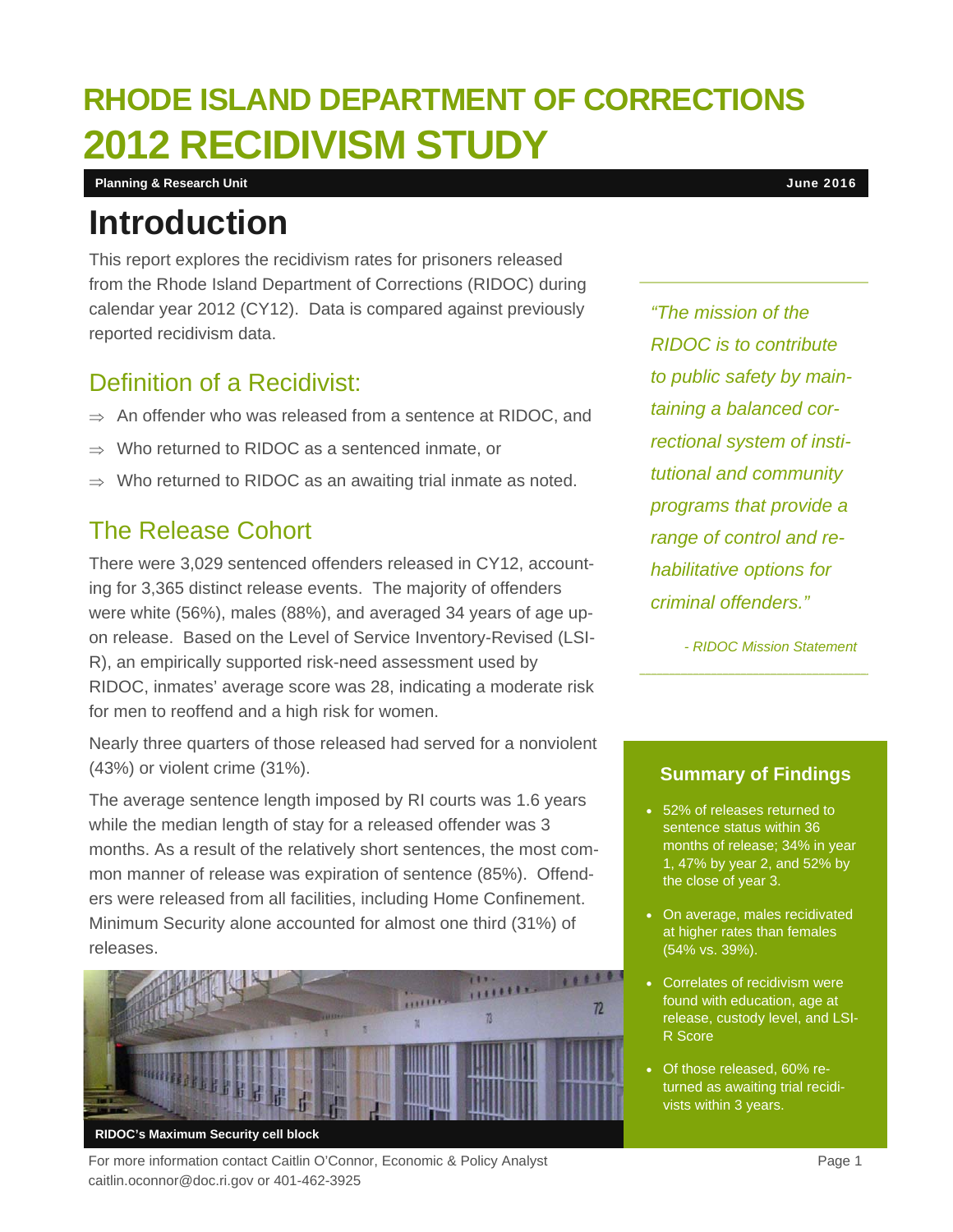## **Sentenced Readmissions**

At 3-years post-release, 52% of offenders had returned to RIDOC with a new sentence. Thirty-nine percent (39%) of females and 54% of males were recommitted as sentenced inmates.

Virtually all offenders who returned were for a new sentence (50%) or for a probation violation (41%). Parole violators accounted for only 9% of recidivists. The majority of parole violators returned for a technical violation (71%) while the majority of probation violators returned with new charges (73%).

In general, offenders returned for the same type of crime from which they were released. Violent offenders tended to come back for violent crimes, drug offenders returned for another drug charge, etc.

#### Compared to Earlier Cohorts

The number of releases and the recidivism rate has fluctuated cohort year to cohort year. The 2004 cohort had the highest return rate to-date (54%) yet the lowest number of releases to track (3,324). The 2009 cohort had the lowest return rate (48%) yet the most releases to track (3,699). The current cohort (CY12) has a return rate of 52% within 36 months of release.



A significant trend to note is the difference in probation violator commitments between the cohorts. Probation violator recidivists dropped by nearly half from 2004 to 2009. Since then, a steady increase is apparent. In 2012, these types of commitments reached nearly the same level as the CY04 cohort.

#### **Female Recidivists**

Literature suggests incarcerated women are critically different than men in certain areas like crime type, substance abuse problems, psychiatric disorders, single parenthood, etc. (Bloom & Covington, 1998)

In RI, women tend to be older upon release with a median age of 36 as opposed to men's (age 31). They are subject to lower security levels at the ACI and tend to serve for nonviolent and drug offenses.

Women spend slightly more time in the community before re-offending.

None of the female releases with an LSI-R score indicating low risk level recidivated.

Overall, 39% of women reoffend and come back to the ACI as a sentenced inmate within 36 months of release. Of those, one third are for probation violations and 58% for nonviolent offenses.

51% of women returned as awaiting trial detainees within 3 years.

RIDOC has adopted the Women's Risk Need Assessment (WRNA) to use in conjunction with the LSI-R, for better management of female offenders.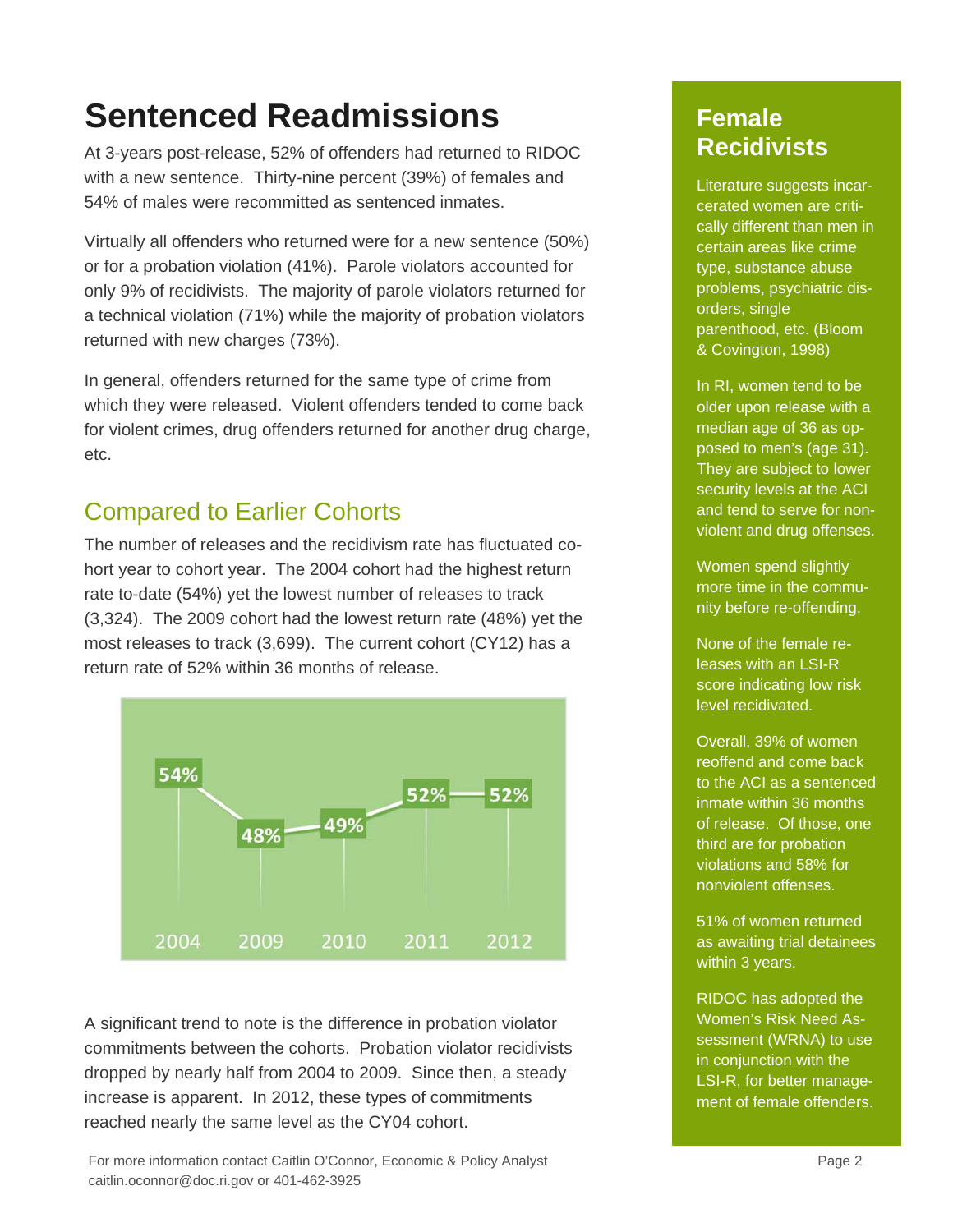#### Time in the Community

The average time spent in the community for the CY12 cohort was 10.3 months. Almost 7% of recidivists returned within 30 days of release. An additional 22% returned between 1 and 3 months post release. By 6 months post-release, 46% of recidivists already returned to RIDOC.



Although more offenders returned in the first few months post release in the CY11 and CY12 cohorts, the overall trend remains the same as visualized in the chart below.

Parole violators recidivated faster than any other commitment type, 5.7 months on average, while probation violators and those who were newly sentenced returned in about 11 months.

Offenders with children spent more time in the community before re-offending. Those released from serving a less serious type of offense (i.e. nonviolent) returned sooner than more serious offenses (i.e. violent). Lower LSI-R scores indicated longer time in the community.



#### **Awaiting Trial Readmissions**

RIDOC operates a unified correctional system, meaning all pre-trial detainees and sentenced offenders (regardless of sentence length or crime type) are under the department's jurisdiction. Unlike most departments, this gives RIDOC the unique opportunity to report rates for those who returned to await trial.

Thirty-nine percent (39%) of releases returned within 1 year as awaiting trial detainees, 53% within 2 years, and 60% by the third year.

Of the women released in 2012, 51% returned to await trial within 36 months of release while 61% of men returned in the same time period.

The majority of awaiting trial detainees were committed as probation violators (43%) or for failure to appear in court (33%).

Two-thirds of awaiting trial recidivists (66%) were held without bail while additional 30% were held on surety bail. Surety bail allows for detainees to post 10% of the total bail to gain release.